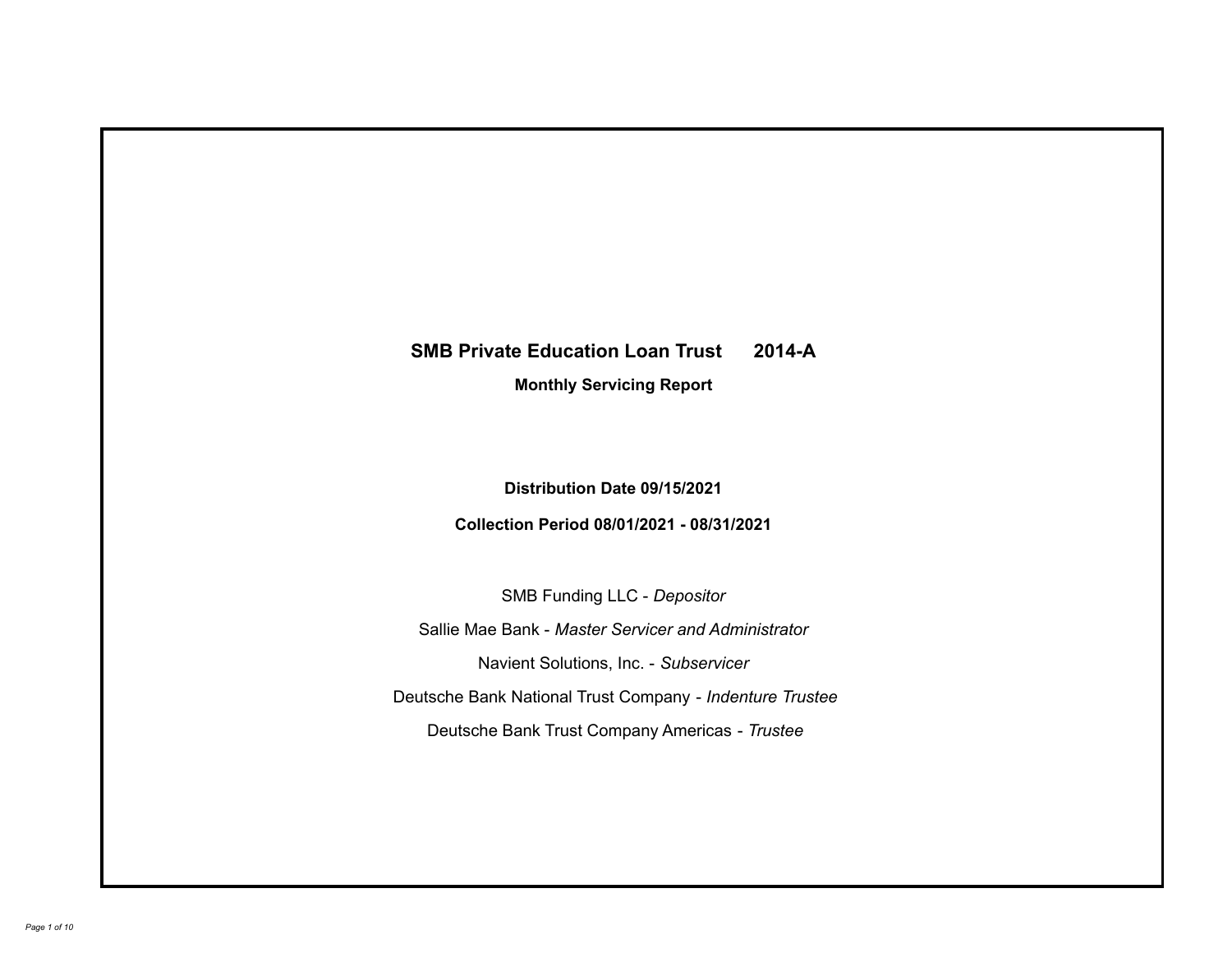| Α | <b>Student Loan Portfolio Characteristics</b>                  |                   | 08/07/2014                        | 07/31/2021                       | 08/31/2021                       |
|---|----------------------------------------------------------------|-------------------|-----------------------------------|----------------------------------|----------------------------------|
|   | <b>Principal Balance</b><br>Interest to be Capitalized Balance |                   | \$361,523,983.59<br>17,313,307.43 | \$126,347,511.73<br>1,574,765.12 | \$124,534,901.88<br>1,705,176.30 |
|   |                                                                |                   | \$378,837,291.02                  | \$127,922,276.85                 | \$126,240,078.18                 |
|   | Pool Balance                                                   |                   | 7.81%                             | 7.79%                            | 7.79%                            |
|   | Weighted Average Coupon (WAC)                                  |                   |                                   |                                  |                                  |
|   | Weighted Average Remaining Term                                |                   | 138.29                            | 181.62                           | 182.10                           |
|   | Number of Loans                                                |                   | 33,555                            | 11,557                           | 11,392                           |
|   | Number of Borrowers                                            |                   | 26,651                            | 9,099                            | 8,962                            |
|   | Pool Factor                                                    |                   |                                   | 0.337670762                      | 0.333230337                      |
|   | Since Issued Total Constant Prepayment Rate (1)                |                   |                                   | 6.86%                            | 6.75%                            |
| B | <b>Debt Securities</b>                                         | Cusip/Isin        | 08/16/2021                        |                                  | 09/15/2021                       |
|   | A <sub>3</sub>                                                 | 784456AD7         | \$49,372,226.92                   |                                  | \$47,688,151.51                  |
|   | B                                                              | 784456AE5         | \$36,000,000.00                   |                                  | \$36,000,000.00                  |
|   | C                                                              | 784456AF2         | \$42,000,000.00                   |                                  | \$42,000,000.00                  |
|   |                                                                |                   |                                   |                                  |                                  |
| C | <b>Certificates</b>                                            | <b>Cusip/Isin</b> | 08/16/2021                        |                                  | 09/15/2021                       |
|   | <b>Excess Distribution</b>                                     | 784456105         | \$100,000.00                      |                                  | \$100,000.00                     |
|   |                                                                |                   |                                   |                                  |                                  |
| D | <b>Account Balances</b>                                        |                   | 08/16/2021                        |                                  | 09/15/2021                       |
|   | Reserve Account Balance                                        |                   | \$958,735.00                      |                                  | \$958,735.00                     |
|   |                                                                |                   |                                   |                                  |                                  |
| E | <b>Asset / Liability</b>                                       |                   | 08/16/2021                        |                                  | 09/15/2021                       |
|   | Overcollateralization Percentage *                             |                   | 33.26%                            |                                  | 33.71%                           |
|   | Specified Overcollateralization Amount *                       |                   | \$42,184,330.00                   |                                  | \$42,184,330.00                  |

\* Based on the Rated debt securities (Class A and Class B Bonds)

(1) Since Issued Total CPR calculations found in monthly servicing reports issued on or prior to September 15, 2015 originally included loans that were removed from the pool by the sponsor because they became ineligible for the pool between the cut-off date and settlement date. On October 5, 2015, Since Issued Total CPR calculations were revised to exclude these loans and all prior monthly servicing reports were restated. *For additional information, see 'Since Issued CPR Methodology' found in section VIII of this report.*

Actual Overcollateralization Amount \* \$42,550,049.93

\$42,551,926.67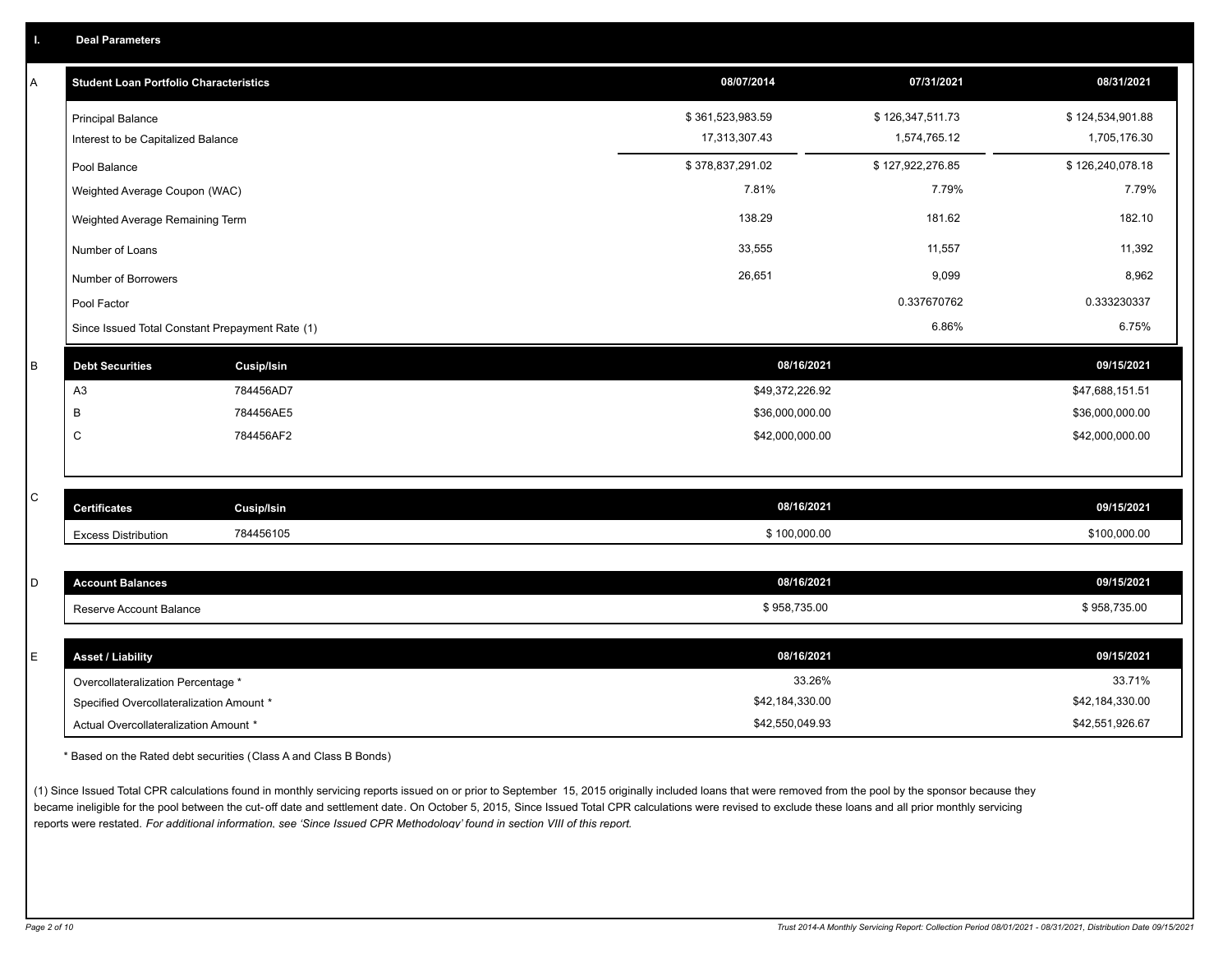### **II. 2014-A Trust Activity 08/01/2021 through 08/31/2021**

| $\mathsf{A}$ | <b>Student Loan Principal Receipts</b> |                |
|--------------|----------------------------------------|----------------|
|              | <b>Borrower Principal</b>              | 1,846,220.20   |
|              | Seller Principal Reimbursement         | 0.00           |
|              | Servicer Principal Reimbursement       | 0.00           |
|              | <b>Other Principal Deposits</b>        | 0.00           |
|              | <b>Total Principal Receipts</b>        | \$1,846,220.20 |

#### B **Student Loan Interest Receipts**

| <b>Total Interest Receipts</b>  | \$633,776.80 |
|---------------------------------|--------------|
| <b>Other Interest Deposits</b>  | 4.944.54     |
| Servicer Interest Reimbursement | 0.00         |
| Seller Interest Reimbursement   | 0.00         |
| <b>Borrower Interest</b>        | 628,832.26   |

| С  | <b>Recoveries on Realized Losses</b>                             | \$34,343.61    |
|----|------------------------------------------------------------------|----------------|
| D  | <b>Investment Income</b>                                         | \$69.81        |
| E  | <b>Funds Borrowed from Next Collection Period</b>                | \$0.00         |
| F. | Funds Repaid from Prior Collection Period                        | \$0.00         |
| G  | <b>Loan Sale or Purchase Proceeds</b>                            | \$0.00         |
| н  | <b>Initial Deposits to Collection Account</b>                    | \$0.00         |
|    | <b>Excess Transferred from Other Accounts</b>                    | \$0.00         |
| J  | <b>Borrower Benefit Reimbursements</b>                           | \$0.00         |
| Κ  | <b>Gross Swap Receipt</b>                                        | \$0.00         |
| L  | <b>Other Deposits</b>                                            | \$0.00         |
| M  | <b>Other Fees Collected</b>                                      | \$0.00         |
| N  | <b>AVAILABLE FUNDS</b>                                           | \$2,514,410.42 |
| O  | Non-Cash Principal Activity During Collection Period             | \$33,610.35    |
| P  | Aggregate Purchased Amounts by the Depositor, Servicer or Seller | \$0.00         |
| Q  | Aggregate Loan Substitutions                                     | \$0.00         |
|    |                                                                  |                |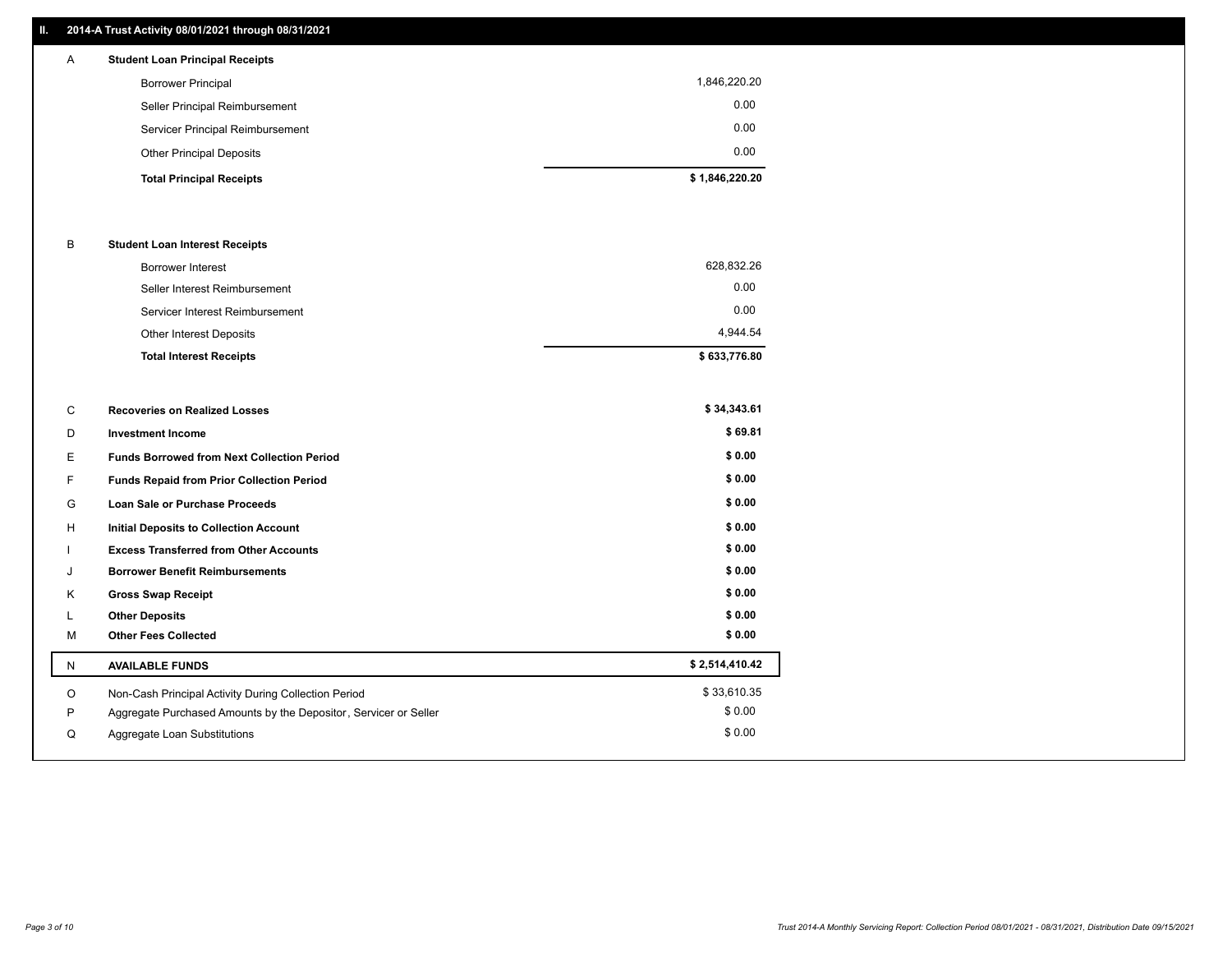|                   |                         | 08/31/2021               |         | 07/31/2021 |                  |                |                          |         |           |                  |                |
|-------------------|-------------------------|--------------------------|---------|------------|------------------|----------------|--------------------------|---------|-----------|------------------|----------------|
|                   |                         | <b>Wtd Avg</b><br>Coupon | # Loans | Principal  |                  | % of Principal | <b>Wtd Avg</b><br>Coupon | # Loans | Principal |                  | % of Principal |
| INTERIM:          | IN SCHOOL               |                          | 8.31%   | 44         | \$695,044.99     | 0.551%         |                          | 8.29%   | 45        | \$695,217.44     | 0.543%         |
|                   | <b>GRACE</b>            |                          | 9.16%   | 20         | \$237,616.96     | 0.188%         |                          | 9.21%   | 19        | \$234,101.79     | 0.183%         |
|                   | <b>DEFERMENT</b>        |                          | 8.44%   | 479        | \$6,469,085.40   | 5.124%         |                          | 8.44%   | 485       | \$6,566,121.35   | 5.133%         |
| <b>REPAYMENT:</b> | <b>CURRENT</b>          |                          | 7.66%   | 10,137     | \$107,994,718.00 | 85.547%        |                          | 7.67%   | 10,281    | \$110,203,017.57 | 86.148%        |
|                   | 31-60 DAYS DELINQUENT   |                          | 8.51%   | 188        | \$3,254,631.80   | 2.578%         |                          | 8.72%   | 186       | \$2,465,091.66   | 1.927%         |
|                   | 61-90 DAYS DELINQUENT   |                          | 8.93%   | 99         | \$1,284,972.21   | 1.018%         |                          | 8.63%   | 85        | \$1,234,766.85   | 0.965%         |
|                   | 91-120 DAYS DELINQUENT  |                          | 8.49%   | 71         | \$1,013,151.48   | 0.803%         |                          | 8.62%   | 63        | \$765,258.84     | 0.598%         |
|                   | 121-150 DAYS DELINQUENT |                          | 8.92%   | 38         | \$504,745.66     | 0.400%         |                          | 8.91%   | 38        | \$688,099.78     | 0.538%         |
|                   | 151-180 DAYS DELINQUENT |                          | 9.05%   | 31         | \$541,749.79     | 0.429%         |                          | 8.55%   | 29        | \$434,296.00     | 0.339%         |
|                   | > 180 DAYS DELINQUENT   |                          | 8.42%   | 19         | \$275,504.76     | 0.218%         |                          | 8.28%   | 15        | \$230,816.39     | 0.180%         |
|                   | FORBEARANCE             |                          | 8.45%   | 266        | \$3,968,857.13   | 3.144%         |                          | 8.41%   | 311       | \$4,405,489.18   | 3.444%         |
| <b>TOTAL</b>      |                         |                          |         | 11,392     | \$126,240,078.18 | 100.00%        |                          |         | 11,557    | \$127,922,276.85 | 100.00%        |
|                   |                         |                          |         |            |                  |                |                          |         |           |                  |                |

Percentages may not total 100% due to rounding \*

\*\* Smart Option Interest Only loans and \$25 Fixed Payment loans classified as in repayment whether student borrowers are in school, in grace, in deferment or required to make full principal and interest payments on their l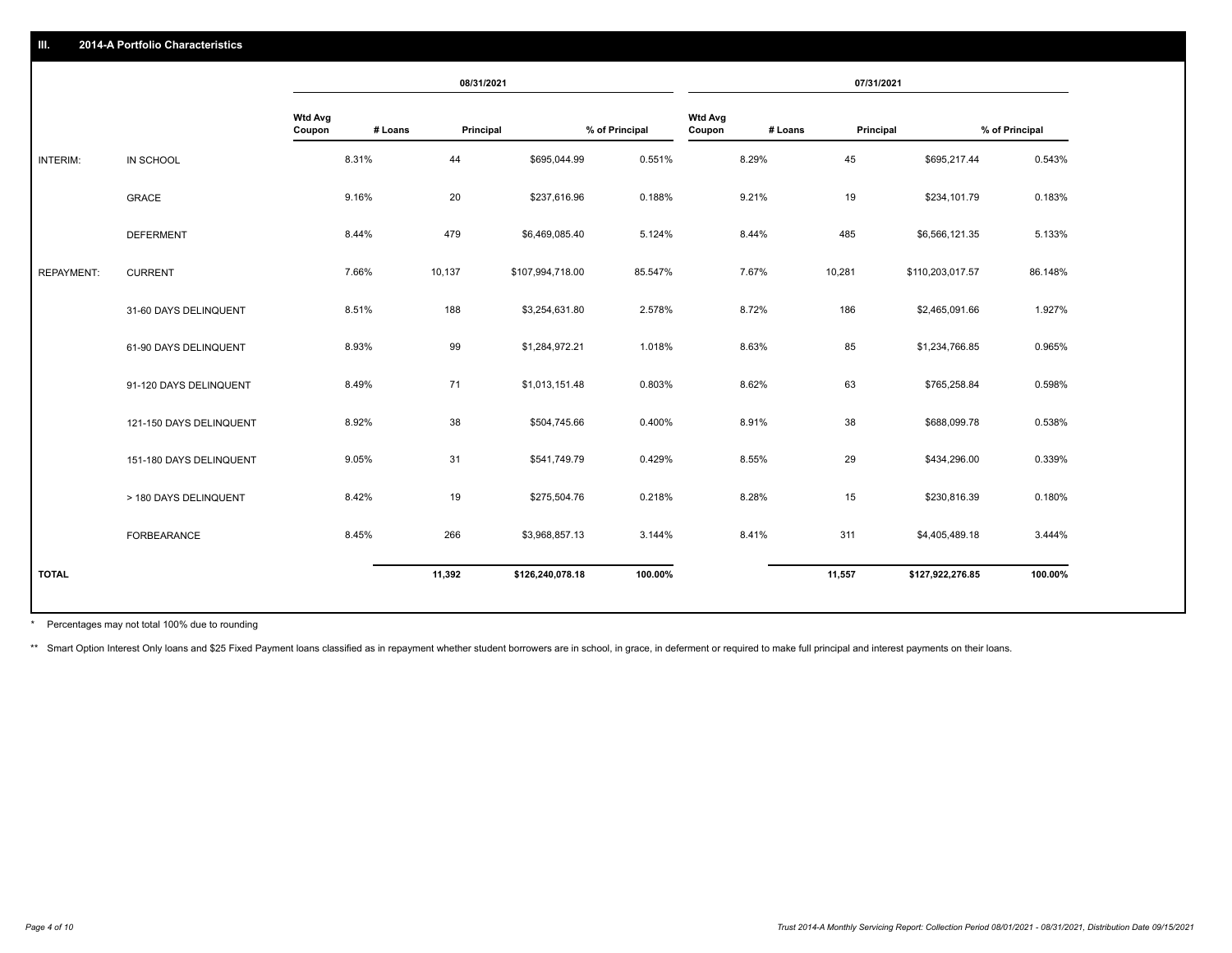|                                                         | 8/31/2021        | 7/31/2021        |
|---------------------------------------------------------|------------------|------------------|
| Pool Balance                                            | \$126,240,078.18 | \$127,922,276.85 |
| Total # Loans                                           | 11,392           | 11,557           |
| Total # Borrowers                                       | 8,962            | 9,099            |
| Weighted Average Coupon                                 | 7.79%            | 7.79%            |
| Weighted Average Remaining Term                         | 182.10           | 181.62           |
| Percent of Pool - Cosigned                              | 93.6%            | 93.6%            |
| Percent of Pool - Non Cosigned                          | 6.4%             | 6.4%             |
| Borrower Interest Accrued for Period                    | \$820,771.07     | \$832,331.64     |
| Outstanding Borrower Interest Accrued                   | \$3,860,981.10   | \$3,796,747.95   |
| Gross Principal Realized Loss - Periodic *              | \$66,266.18      | \$31,092.11      |
| Gross Principal Realized Loss - Cumulative *            | \$17,500,699.10  | \$17,434,432.92  |
| Delinquent Principal Purchased by Servicer - Periodic   | \$0.00           | \$0.00           |
| Delinguent Principal Purchased by Servicer - Cumulative | \$0.00           | \$0.00           |
| Recoveries on Realized Losses - Periodic                | \$34,343.61      | \$115,482.89     |
| Recoveries on Realized Losses - Cumulative              | \$2,254,411.28   | \$2,220,067.67   |
| Net Losses - Periodic                                   | \$31,922.57      | $-$ \$84,390.78  |
| Net Losses - Cumulative                                 | \$15,246,287.82  | \$15,214,365.25  |
| <b>Cumulative Gross Defaults</b>                        | \$17,500,699.10  | \$17,434,432.92  |
| Change in Gross Defaults                                | \$66,266.18      | \$31,092.11      |
| Non-Cash Principal Activity - Capitalized Interest      | \$116,147.39     | \$219,312.35     |
| Since Issued Total Constant Prepayment Rate (CPR) (1)   | 6.75%            | 6.86%            |
| <b>Loan Substitutions</b>                               | \$0.00           | \$0.00           |
| <b>Cumulative Loan Substitutions</b>                    | \$0.00           | \$0.00           |
| <b>Unpaid Master Servicing Fees</b>                     | \$0.00           | \$0.00           |
| <b>Unpaid Sub-Servicing Fees</b>                        | \$0.00           | \$0.00           |
| <b>Unpaid Administration Fees</b>                       | \$0.00           | \$0.00           |
| Unpaid Carryover Master Servicing Fees                  | \$0.00           | \$0.00           |
| Unpaid Carryover Sub-Servicing Fees                     | \$0.00           | \$0.00           |
| Note Interest Shortfall                                 | \$0.00           | \$0.00           |

\* In accordance with the Sub-Servicer's current policies and procedures, after September 1, 2017 loans subject to bankruptcy claims generally will not be reported as a charged- off unless and until they are delinquent for

(1) Since Issued Total CPR calculations found in monthly servicing reports issued on or prior to September 15, 2015 originally included loans that were removed from the pool by the sponsor because they became ineligible fo between the cut-off date and settlement date. On October 5, 2015, Since Issued Total CPR calculations were revised to exclude these loans and all prior monthly servicing reports were restated . For additional information, *Issued CPR Methodology' found in section VIII of this report.*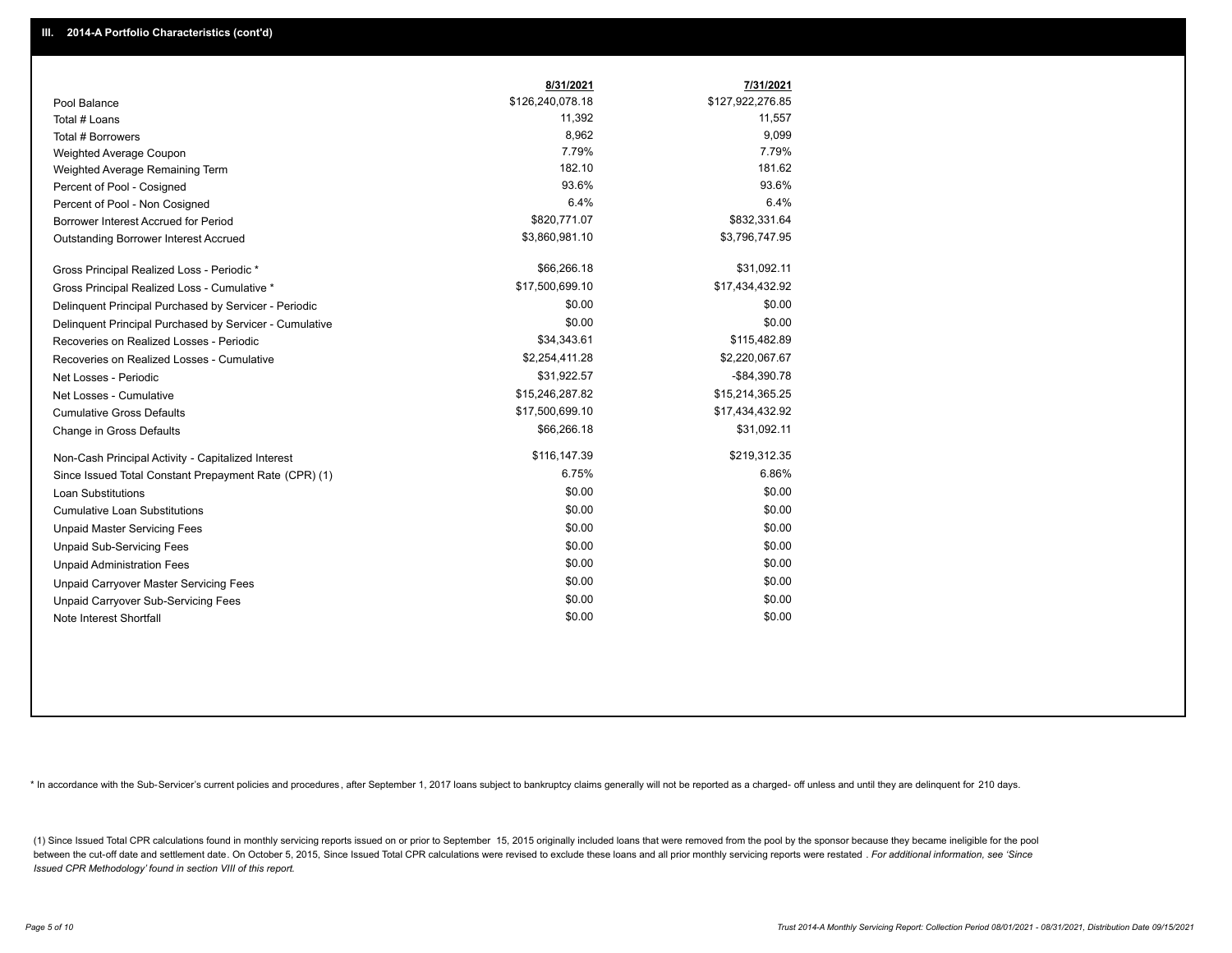## **IV. 2014-A Portfolio Statistics by Loan Program**

|                                                       | Weighted<br>Average | # LOANS | <b>\$ AMOUNT</b> | $%$ *    |
|-------------------------------------------------------|---------------------|---------|------------------|----------|
| - Smart Option Deferred Loans                         | 8.12%               | 5,940   | \$66,516,529.51  | 52.691%  |
| - Smart Option Fixed Pay Loans                        | 7.69%               | 3,331   | \$44,667,519.32  | 35.383%  |
| - Smart Option Interest-Only Loans                    | 6.64%               | 2,121   | \$15,056,029.35  | 11.927%  |
| - Other Loan Programs                                 | 0.00%               | 0.00    | \$0.00           | 0.000%   |
| <b>Total</b>                                          | 7.79%               | 11,392  | \$126,240,078.18 | 100.000% |
| Prime Indexed Loans -- Monthly Reset Adjustable       |                     |         | \$0.00           |          |
| Prime Indexed Loans -- Monthly Reset Non-Adjustable   |                     |         | \$0.00           |          |
| Prime Indexed Loans -- Quarterly Reset Adjustable     |                     |         | \$0.00           |          |
| Prime Indexed Loans -- Quarterly Reset Non-Adjustable |                     |         | \$0.00           |          |
| Prime Indexed Loans -- Annual Reset                   |                     |         | \$0.00           |          |
| T-Bill Indexed Loans                                  |                     |         | \$0.00           |          |
| <b>Fixed Rate Loans</b>                               |                     |         | \$16,017,884.25  |          |
| <b>LIBOR Indexed Loans</b>                            |                     |         | \$110,222,193.93 |          |
|                                                       |                     |         |                  |          |

\* Note: Percentages may not total 100% due to rounding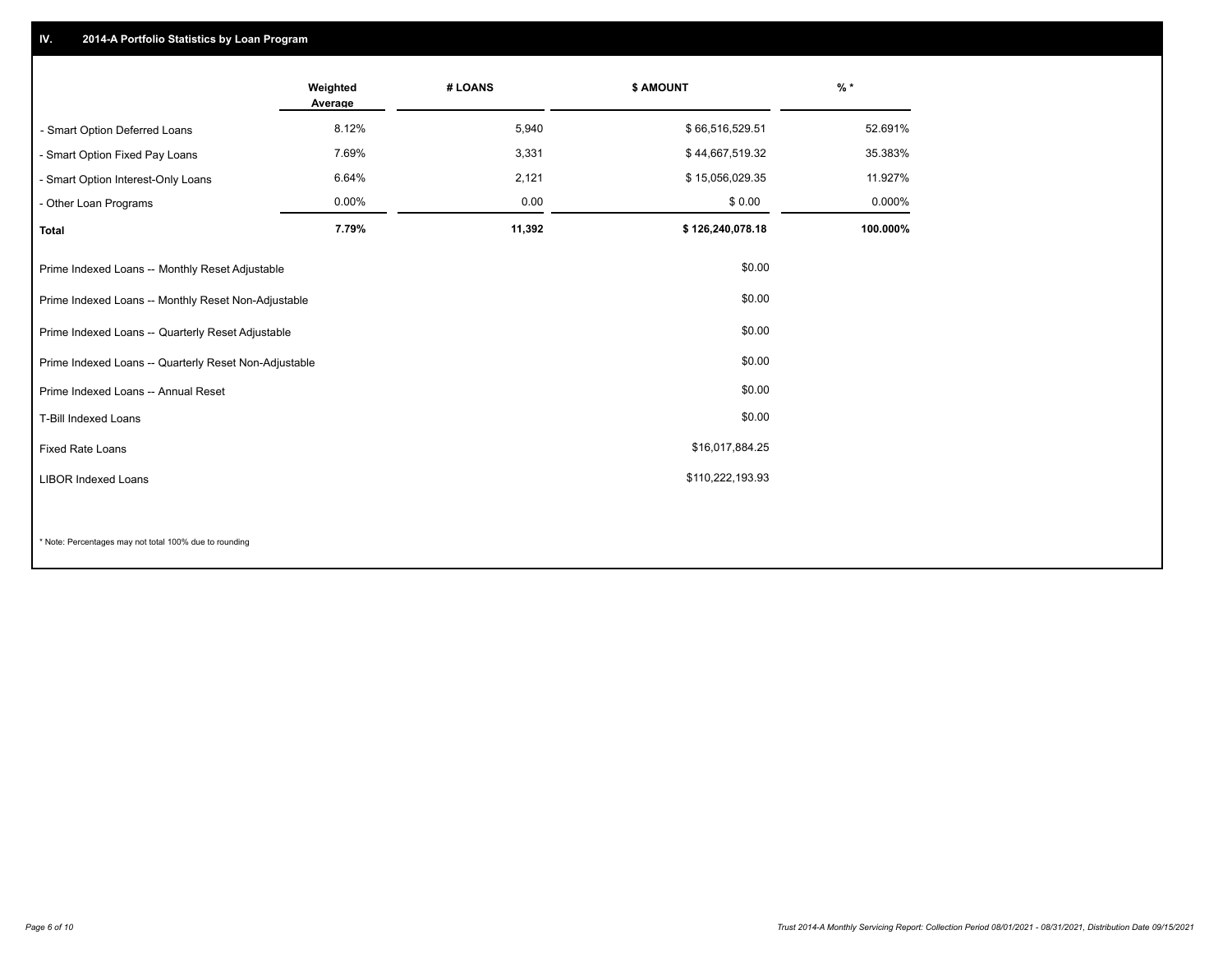| ۷. | 2014-A Reserve Account and Principal Distribution Calculations                                                                                                                                |                  |  |
|----|-----------------------------------------------------------------------------------------------------------------------------------------------------------------------------------------------|------------------|--|
|    | <b>Reserve Account</b>                                                                                                                                                                        |                  |  |
| А. |                                                                                                                                                                                               |                  |  |
|    | Specified Reserve Account Balance                                                                                                                                                             | \$958,735.00     |  |
|    | Actual Reserve Account Balance                                                                                                                                                                | \$958,735.00     |  |
| В. | <b>Principal Distribution Amount</b>                                                                                                                                                          |                  |  |
|    | Class A Notes Outstanding<br>i.                                                                                                                                                               | \$49,372,226.92  |  |
|    | Pool Balance<br>ii.                                                                                                                                                                           | \$126,240,078.18 |  |
|    | First Priority Principal Distribution Amount (i - ii)<br>iii.                                                                                                                                 | \$0.00           |  |
|    | Class A and B Notes Outstanding<br>iv.                                                                                                                                                        | \$85,372,226.92  |  |
|    | First Priority Principal Distribution Amount<br>v.                                                                                                                                            | \$0.00           |  |
|    | Pool Balance<br>vi.                                                                                                                                                                           | \$126,240,078.18 |  |
|    | Specified Overcollateralization Amount<br>vii.                                                                                                                                                | \$42,184,330.00  |  |
|    | Regular Principal Distribution Amount (iv - v) - (vi - vii)<br>viii.                                                                                                                          | \$1,316,478.74   |  |
|    | <b>Notes Outstanding</b><br>ix.                                                                                                                                                               | \$127,372,226.92 |  |
|    | First Priority Principal Distribution Amount<br>х.                                                                                                                                            | \$0.00           |  |
|    |                                                                                                                                                                                               |                  |  |
|    | Regular Principal Distribution Amount<br>xi.                                                                                                                                                  | \$1,316,478.74   |  |
|    | Available Funds (after payment of waterfall items A through J) *<br>xii.                                                                                                                      | \$735,193.33     |  |
|    | Additional Principal Distribution Amount (min(ix - x - xi, xiii))<br>xiii.                                                                                                                    | \$367,596.67     |  |
|    | * Represents 50% of value if the principal balance of the notes is greater than 10% of initial principal balance of the notes or the Class A and Class B note are reduced to 0, otherwise the |                  |  |

full value is shown.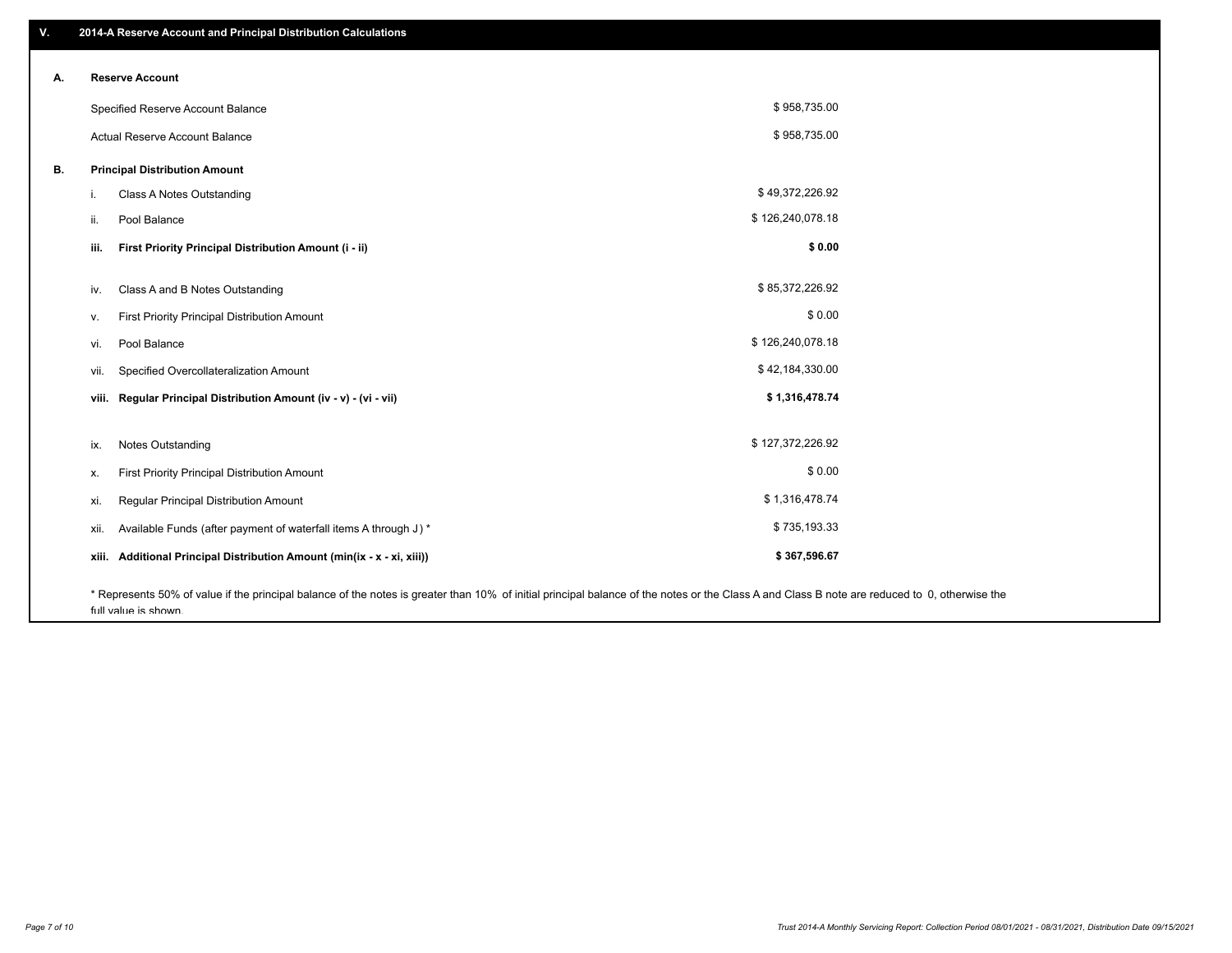| VI. | 2014-A Waterfall for Distributions                                                                                                                                                                    |                  |                      |
|-----|-------------------------------------------------------------------------------------------------------------------------------------------------------------------------------------------------------|------------------|----------------------|
|     |                                                                                                                                                                                                       | Paid             | <b>Funds Balance</b> |
|     | <b>Total Available Funds</b>                                                                                                                                                                          |                  | \$2,514,410.42       |
| Α   | <b>Trustee Fees</b>                                                                                                                                                                                   | \$0.00           | \$2,514,410.42       |
| В   | i. Master Servicing Fees                                                                                                                                                                              | \$5,314.41       | \$2,509,096.01       |
|     | ii. Sub-Servicing Fees                                                                                                                                                                                | \$87,612.45      | \$2,421,483.56       |
| C   | i. Administration Fees                                                                                                                                                                                | \$6,667.00       | \$2,414,816.56       |
|     | ii. Unreimbursed Administrator Advances plus any Unpaid                                                                                                                                               | \$20,000.00      | \$2,394,816.56       |
| D   | Class A Noteholders Interest Distribution Amount                                                                                                                                                      | \$65,644.49      | \$2,329,172.07       |
| E   | <b>First Priority Principal Payment</b>                                                                                                                                                               | \$0.00           | \$2,329,172.07       |
| F   | Class B Noteholders Interest Distribution Amount                                                                                                                                                      | \$120,000.00     | \$2,209,172.07       |
| G   | Class C Noteholders Interest Distribution Amount                                                                                                                                                      | \$157,500.00     | \$2,051,672.07       |
| H   | Reinstatement Reserve Account                                                                                                                                                                         | \$0.00           | \$2,051,672.07       |
|     | Regular Principal Distribution                                                                                                                                                                        | \$1,316,478.74   | \$735,193.33         |
| J   | i. Carryover Master Servicing Fees                                                                                                                                                                    | \$0.00           | \$735,193.33         |
|     | ii. Carryover Sub-servicing Fees                                                                                                                                                                      | \$0.00           | \$735,193.33         |
| Κ   | Additional Principal Distribution Amount                                                                                                                                                              | \$367,596.67     | \$367,596.66         |
| L   | Unpaid Expenses of Trustee                                                                                                                                                                            | \$0.00           | \$367,596.66         |
| М   | Unpaid Expenses of Administrator                                                                                                                                                                      | \$0.00           | \$367,596.66         |
| N   | Remaining Funds to the Excess Distribution Certificateholder                                                                                                                                          | \$367,596.66     | \$0.00               |
|     | <b>Waterfall Conditions</b>                                                                                                                                                                           |                  |                      |
|     |                                                                                                                                                                                                       |                  |                      |
| А.  | <b>Class C Noteholders' Interest Distribution Condition</b>                                                                                                                                           |                  |                      |
|     | Pool Balance<br>i.                                                                                                                                                                                    | \$126,240,078.18 |                      |
|     | Class A and B Notes Outstanding<br>ii.                                                                                                                                                                | \$85,372,226.92  |                      |
|     | Class C Noteholders' Interest Distribution Ratio (i / ii)<br>iii.                                                                                                                                     | 147.87%          |                      |
|     | Minimum Ratio<br>iv.                                                                                                                                                                                  | 110.00%          |                      |
|     | Is the Class C Noteholders' Interest Distribution Condition Satisfied (iii > iv)<br>v.                                                                                                                | Y                |                      |
|     | * Note: If the Class C Noteholders' Interest Distribution Condition is satisfied then the amount of interest accrued at the Class C Rate for the Accrual Period is Released on the distribution Date. |                  |                      |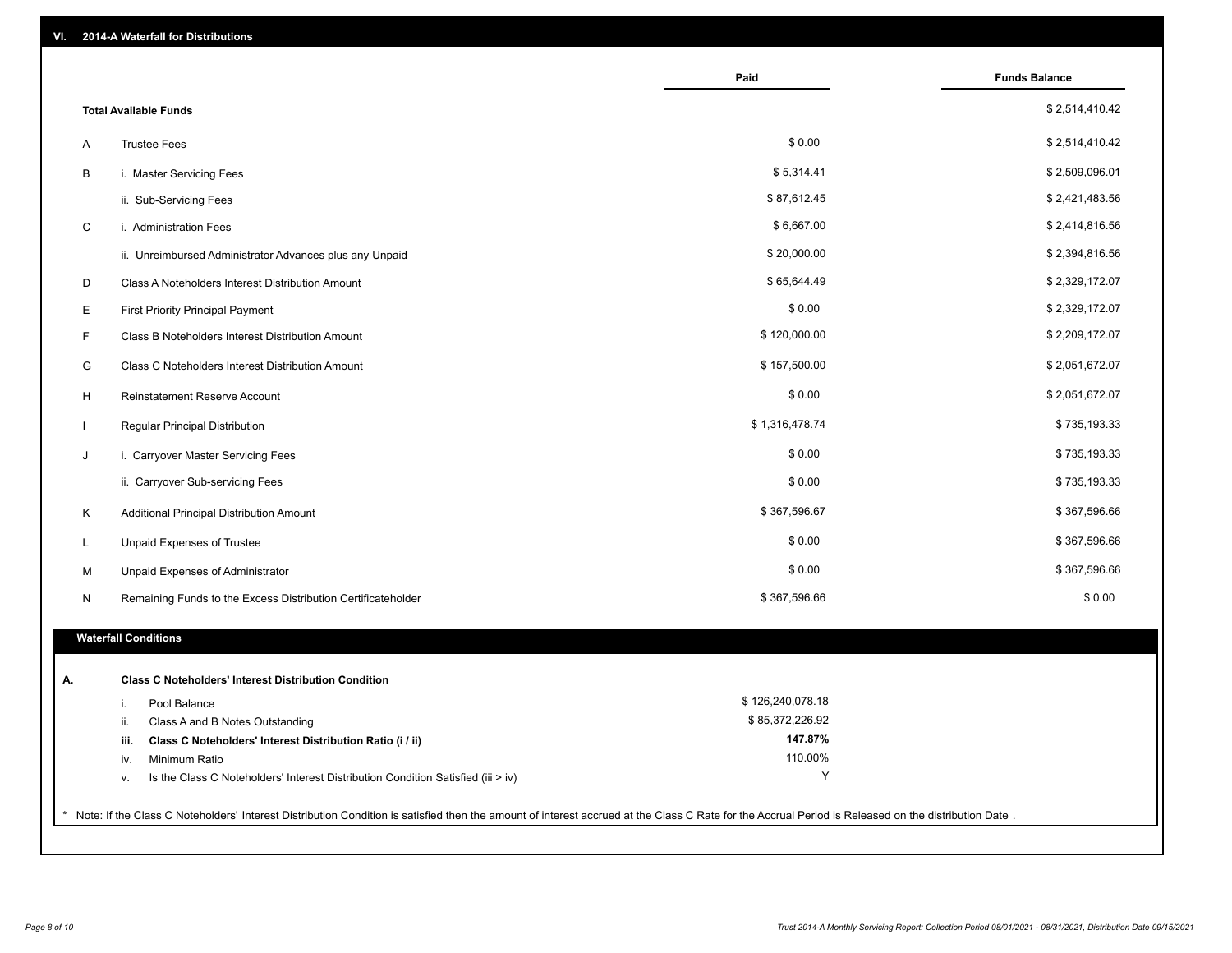| <b>Distribution Amounts</b>                                |                         |                         |                         |
|------------------------------------------------------------|-------------------------|-------------------------|-------------------------|
|                                                            | A3                      | в                       | С                       |
| Cusip/Isin                                                 | 784456AD7               | 784456AE5               | 784456AF2               |
| <b>Beginning Balance</b>                                   | \$49,372,226.92         | \$36,000,000.00         | \$42,000,000.00         |
| Index                                                      | <b>LIBOR</b>            | <b>FIXED</b>            | <b>FIXED</b>            |
| Spread/Fixed Rate                                          | 1.50%                   | 4.00%                   | 4.50%                   |
| Record Date (Days Prior to Distribution)                   | 1 NEW YORK BUSINESS DAY | 1 NEW YORK BUSINESS DAY | 1 NEW YORK BUSINESS DAY |
| <b>Accrual Period Begin</b>                                | 8/16/2021               | 8/15/2021               | 8/15/2021               |
| <b>Accrual Period End</b>                                  | 9/15/2021               | 9/15/2021               | 9/15/2021               |
| Daycount Fraction                                          | 0.08333333              | 0.08333333              | 0.08333333              |
| Interest Rate*                                             | 1.59550%                | 4.00000%                | 4.50000%                |
| <b>Accrued Interest Factor</b>                             | 0.001329583             | 0.003333333             | 0.003750000             |
| <b>Current Interest Due</b>                                | \$65,644.49             | \$120,000.00            | \$157,500.00            |
| Interest Shortfall from Prior Period Plus Accrued Interest | $$ -$                   | $\mathcal{S}$ -         | $\mathsf{\$}$ -         |
| <b>Total Interest Due</b>                                  | \$65,644.49             | \$120,000.00            | \$157,500.00            |
| <b>Interest Paid</b>                                       | \$65,644.49             | \$120,000.00            | \$157,500.00            |
| Interest Shortfall                                         | $$ -$                   | $$ -$                   | $\mathsf{\$}$ -         |
| <b>Principal Paid</b>                                      | \$1,684,075.41          | $$ -$                   | $\mathsf{\$}$ -         |
| <b>Ending Principal Balance</b>                            | \$47,688,151.51         | \$36,000,000.00         | \$42,000,000.00         |
| Paydown Factor                                             | 0.033681508             | 0.000000000             | 0.000000000             |
| <b>Ending Balance Factor</b>                               | 0.953763030             | 1.000000000             | 1.000000000             |

\* Pay rates for Current Distribution. For the interest rates applicable to the next distribution date, please see https://www.salliemae.com/about/investors/data/SMBabrate.txt.

**VII. 2014-A Distributions**